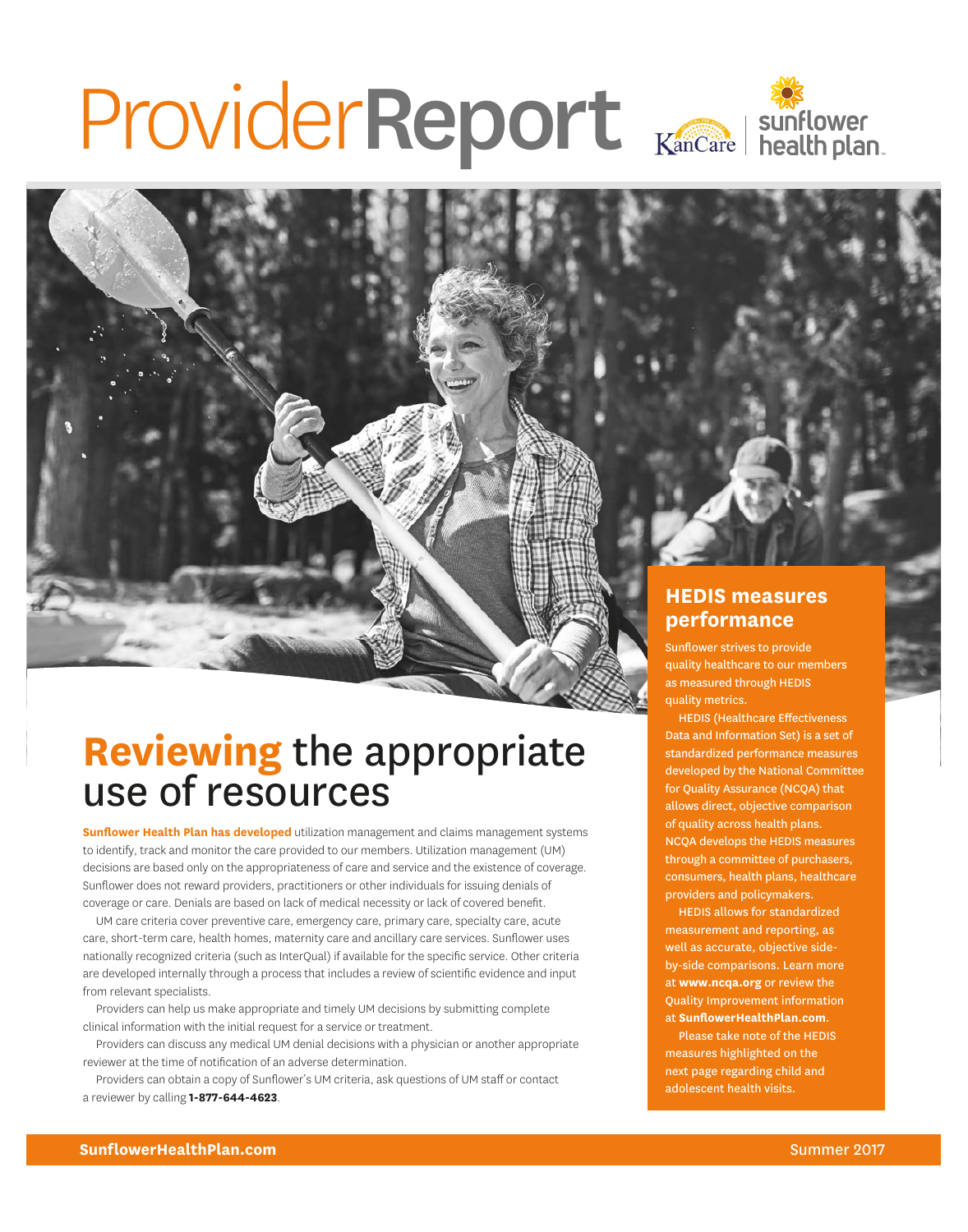

## **HEDIS for child and adolescent well visits**

In addition to HEDIS immunization measures that assess whether children and adolescents receive recommended immunizations on schedule, several HEDIS topics cover issues related to child and adolescent well visits:

**Well-Child Visits in the First 15 Months of Life:** Assess children who turned 15 months old during the measurement year and had up to six well-child visits with a primary care physician during their first 15 months of life.

**Well-Child Visits in the Third, Fourth, Fifth and Sixth Years of Life:**  Assess children ages 3-6 who received one or more well-child visits with a primary care practitioner during the measurement year.

**Adolescent Well-Care Visits:** Assess adolescents and young adults ages 12-21 who had at least one comprehensive well-care visit with a primary care practitioner or an OB-GYN practitioner during the measurement year.



# **Keeping kids healthy** with well-child checks

The Early and Periodic Screening, Diagnostic and Treatment (EPSDT) service is Medicaid's preventive health program for members younger than 21. EPSDT services include periodic screening, vision, dental and hearing services. Sunflower Health Plan encourages members to keep their children healthy with regular well-child checks and informs members that these visits are a good time to assess their child's health and receive anticipatory guidance.

#### **A periodic health screening assessment should include:**

- Comprehensive health and development history (for both physical and mental development)
- 0 Comprehensive unclothed physical examination
- Immunizations
- **Assessment of nutritional status**
- **Laboratory tests**
- Developmental assessment
- Vision screening and services
- Dental screening and services
- Hearing screening and services
- Health education and anticipatory guidance
- Annual well-child visits for members younger than 21

Sunflower promotes adherence to the EPSDT periodicity schedule for members younger than 21. A comprehensive schedule of screenings is available from the American Academy of Pediatrics at **[aap.org/en-us/Documents/periodicity\\_schedule.pdf](https://www.aap.org/en-us/Documents/periodicity_schedule.pdf)**. Sunflower supports members with following the periodicity schedule through reminder postcards, educational materials and outreach calls to members with missed appointments.

# **Screening** for lead exposure

Sunflower informs our members that elevated blood lead levels can result in decreased IQ, developmental delays and behavioral issues. For children enrolled in Sunflower Health Plan, federal law requires a blood lead level test at 12 and 24 months old. Children ages 3-5 must receive a blood lead test if they have not previously been tested for lead poisoning.

Sunflower members are also educated regarding who may be at a higher risk of elevated blood lead levels. This includes children who meet any of the following criteria identified by the Centers for Disease Control and Prevention:

- Child has a sibling or frequent playmate with elevated blood lead levels.
- Child is a recent immigrant, refugee or foreign adoptee.
- Child's parent or principal caregiver works professionally or recreationally with lead.
- 0 Child lives with someone who uses traditional, folk or ethnic remedies or cosmetics or who routinely eats food imported informally from abroad.
- Child's family has been designated at increased risk of lead exposure by the health department because the family has local risk factors for lead exposure.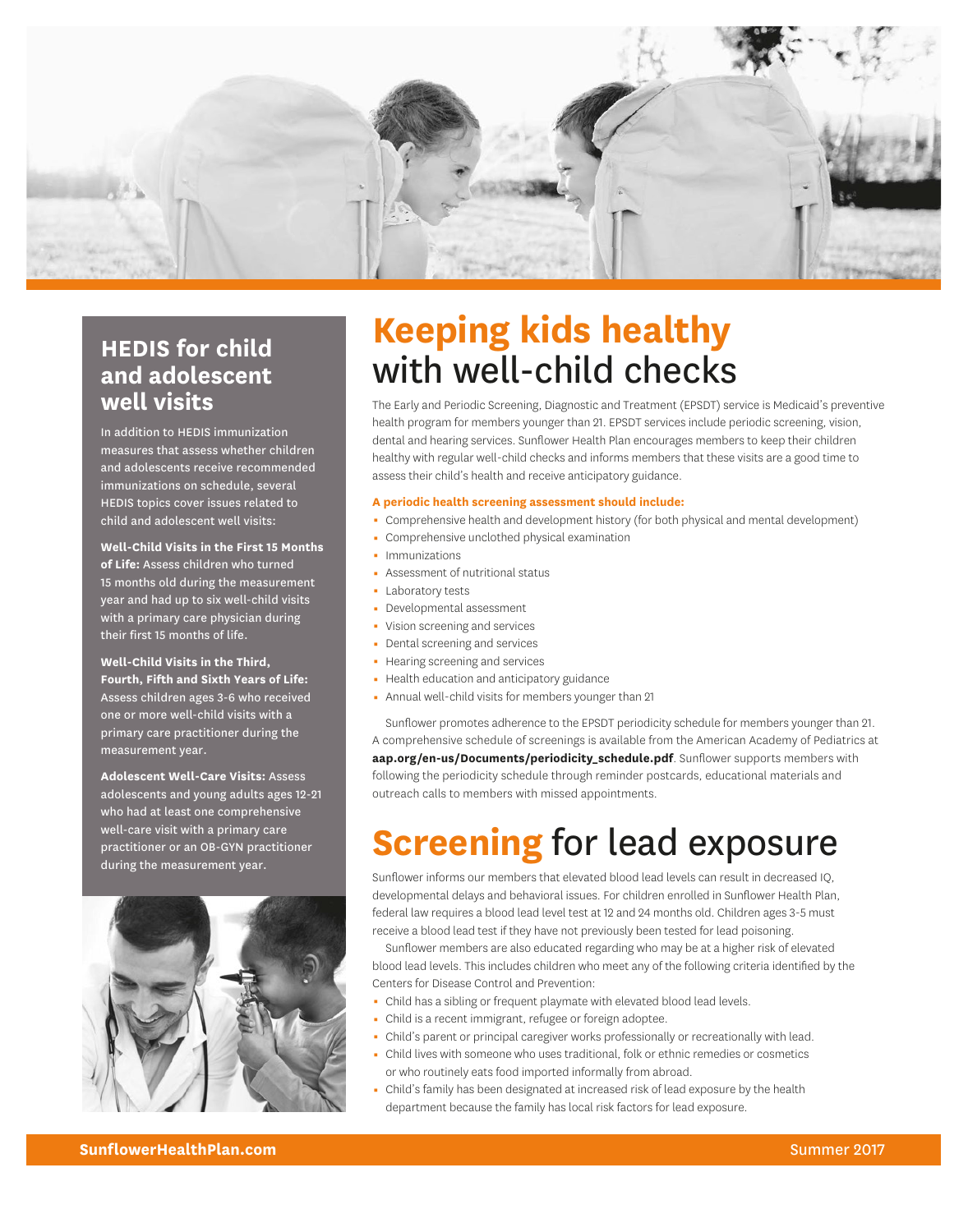

# Supporting **healthy adolescents**

Parents are reminded that adolescence is a time of great change, and as children become more mature and independent, their health needs will change. Parents of Sunflower adolescent members are encouraged to schedule preventive visits, as health checks are a good time to address preventive care and offer anticipatory guidance.

Our members are advised that adolescents require many of the same services provided to younger children during well-child visits, such as hearing and vision screenings, and that the American Academy of Pediatrics recommends the following assessments and screenings:

#### **Developmental and behavioral health:**

- $-$  Tobacco, alcohol or drug use assessment: Risk assessment to be performed annually beginning at age 11
- Depression screening: To be performed annually beginning at age 12

#### **Physical examination procedures:**

- 0 Testing for sexually transmitted diseases: Risk assessment to be performed annually beginning at age 11
- 0 Testing for HIV: Risk assessment to be performed annually beginning at age 11. Test to be performed at least once between ages 15-18. Those at increased risk should be tested and reassessed annually.
- Testing for cervical dysplasia: To be performed on female patients at age 21

Preventive guidelines are available to help you care for your adolescent members. Sunflower adopts guidelines based on the health needs of the membership and opportunities for improvement identified as part of the Quality Improvement program. When possible, we adopt guidelines established by nationally recognized organizations, government institutions, statewide collaboratives or a consensus of healthcare professionals in the applicable field. Sunflower providers are expected to follow these guidelines, and adherence is evaluated at least annually.

You can find adolescent preventive care guidelines, as well as guidelines for adult and child preventive care and for chronic diseases, online at **[SunflowerHealthPlan.com](https://www.sunflowerhealthplan.com/)**. Call **1-877-644-4623** for more information or if a copy of the guidelines is needed. Members also have access to these guidelines.

## **Behavioral health services for your patients**

If you have patients who struggle with depression, anxiety, substance abuse or other behavioral health conditions, we have resources to help. Sunflower Health Plan offers our members access to all covered, medically necessary behavioral health services. You can learn more about our behavioral health services at **[SunflowerHealthPlan.com](https://www.sunflowerhealthplan.com/)**. For help identifying a behavioral health provider or for prior authorization for inpatient or outpatient services, call **1-877-644-4623**.

## **New HCBS services guide**

KDADS Community Services and Programs Commission has released a new Consumer Access Guide to HCBS Services in Kansas. This user-friendly guide is full of helpful information for anyone wanting to learn more about the seven home- and community-based services waivers in Kansas—in plain language. You can find the guide at **[bit.ly/hcbsaccess](https://www.kdads.ks.gov/docs/default-source/CSP/HCBS/Access-Guide/consumer-access-guide-to-hcbs-services-in-kansas.pdf?sfvrsn=2)**.